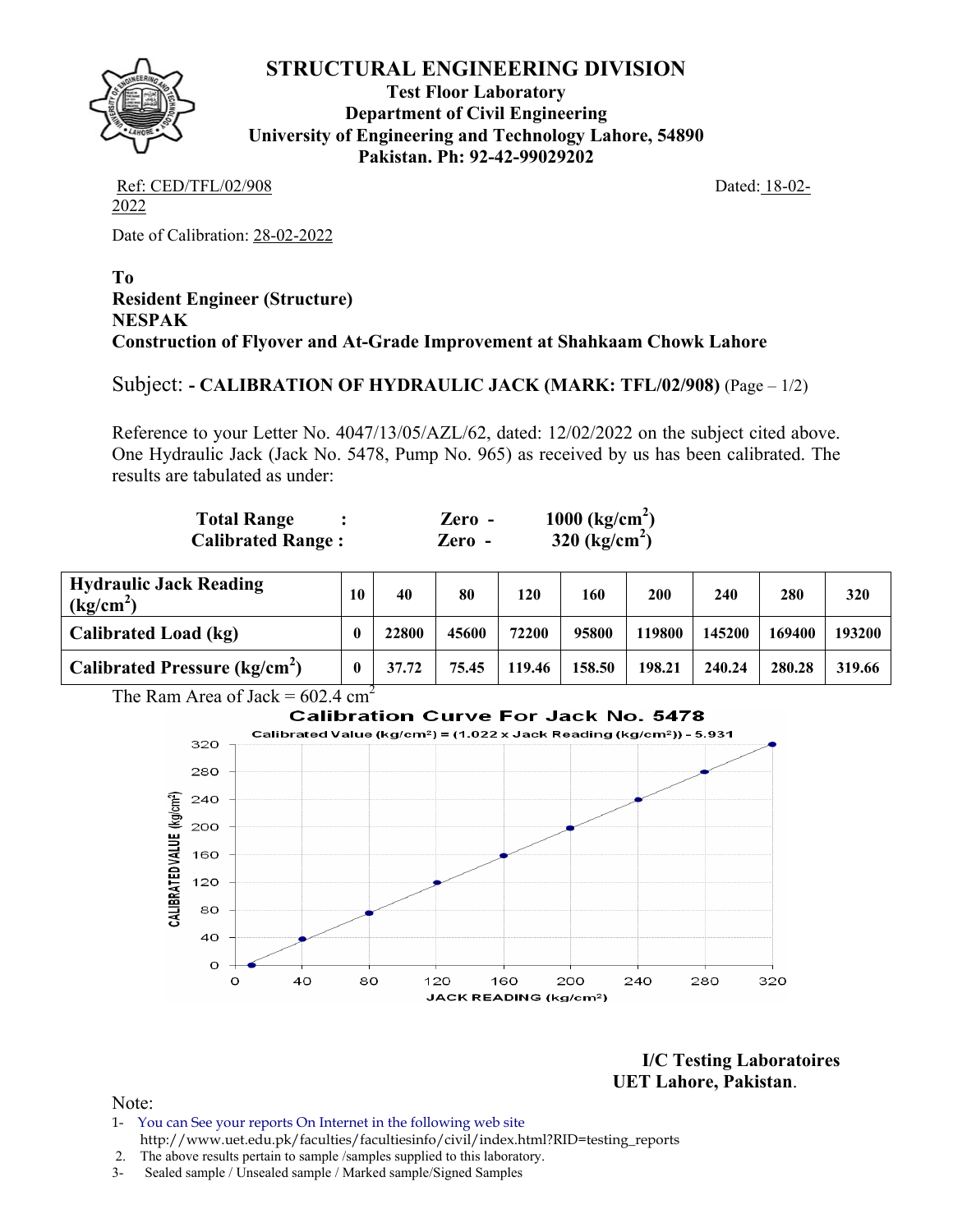

# **STRUCTURAL ENGINEERING DIVISION**

**Test Floor Laboratory Department of Civil Engineering University of Engineering and Technology Lahore, 54890 Pakistan. Ph: 92-42-99029202** 

Ref: CED/TFL/02/908 Dated: 18-02-2022

Date of Calibration: 28-02-2022

#### **To Resident Engineer (Structure) NESPAK Construction of Flyover and At-Grade Improvement at Shahkaam Chowk Lahore**

Subject: **- CALIBRATION OF HYDRAULIC JACK (MARK: TFL/02/908)** (Page – 2/2)

Reference to your Letter No. 4047/13/05/AZL/62, dated: 12/02/2022 on the subject cited above. One Hydraulic Jack (Jack No. 34, Pump No. 975) as received by us has been calibrated. The results are tabulated as under:

| <b>Total Range</b>       | $\chi$ <i>Lero –</i> | 1000 $\text{(kg/cm}^2)$ |
|--------------------------|----------------------|-------------------------|
| <b>Calibrated Range:</b> | Zero -               | 320 ( $kg/cm2$ )        |

| <b>Hydraulic Jack Reading</b><br>(kg/cm <sup>2</sup> ) | 40    | 80    | 120    | 160    | 200    | 240    | 280    | 320    |
|--------------------------------------------------------|-------|-------|--------|--------|--------|--------|--------|--------|
| Calibrated Load (kg)                                   | 26400 | 50200 | 74600  | 100400 | 123600 | 147800 | 172200 | 195200 |
| Calibrated Pressure ( $kg/cm2$ )                       | 43.68 | 83.06 | 123.43 | 166.12 | 204.50 | 244.54 | 284.91 | 322.96 |

The Ram Area of Jack =  $602.4 \text{ cm}^2$ 



**I/C Testing Laboratoires UET Lahore, Pakistan**.

Note:

- 1- You can See your reports On Internet in the following web site http://www.uet.edu.pk/faculties/facultiesinfo/civil/index.html?RID=testing\_reports
- 2. The above results pertain to sample /samples supplied to this laboratory.
- 3- Sealed sample / Unsealed sample / Marked sample/Signed Samples